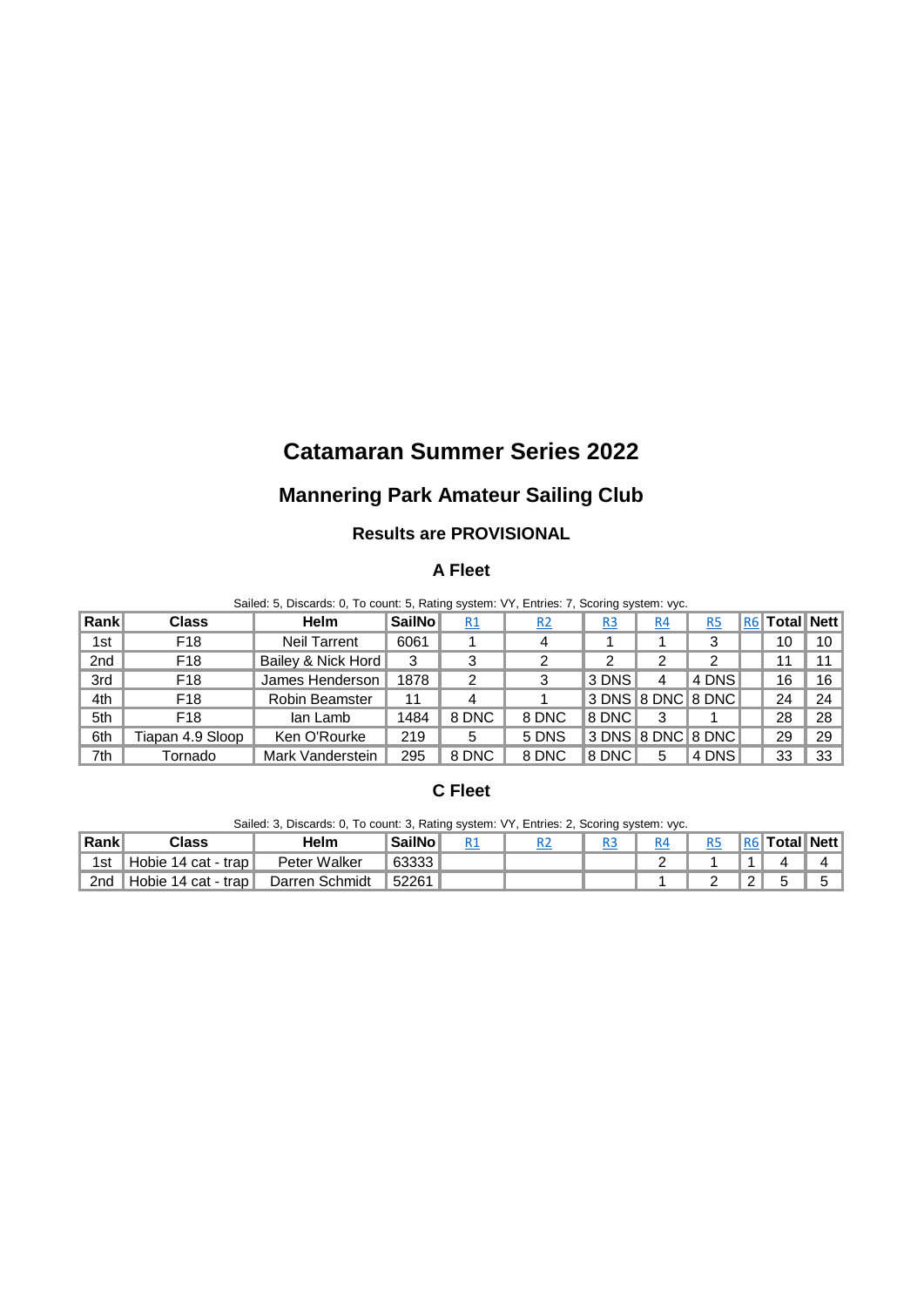#### **R1 - A Fleet - 22/1/22**

|       | Start, Start 2, Finishes. Finish time, Time. 00.00.00 |                       |      |         |                                       |   |  |  |  |
|-------|-------------------------------------------------------|-----------------------|------|---------|---------------------------------------|---|--|--|--|
| Rankl | <b>Class</b>                                          | <b>Helm</b>           |      |         | SailNo   Elapsed   Corrected   Points |   |  |  |  |
|       | F18                                                   | <b>Neil Tarrent</b>   | 6061 | 0:27:52 | 0:39:49                               |   |  |  |  |
| 2     | F18                                                   | James Henderson I     | 1878 | 0:27:25 | 0:44:13                               | 2 |  |  |  |
| 3     | F18                                                   | Bailey & Nick Hord    | 3    | 0:27:15 | 0:45:25                               | 3 |  |  |  |
| 4     | F <sub>18</sub>                                       | <b>Robin Beamster</b> | 11   | 0:36:17 | 0:46:31                               | 4 |  |  |  |
| 5     | Tiapan 4.9 Sloop                                      | Ken O'Rourke          | 219  | 0:34:45 | 0:46:58                               | 5 |  |  |  |

#### Start: Start 2, Finishes: Finish time, Time: 00:00:00

## **R2 - A Fleet - 22/1/22**

| Rankl | Class            | <b>Helm</b>           |      |            | SailNo   Elapsed   Corrected   Points |  |
|-------|------------------|-----------------------|------|------------|---------------------------------------|--|
|       | F <sub>18</sub>  | <b>Robin Beamster</b> |      | 0:31:13    | 0:40:01                               |  |
|       | F <sub>18</sub>  | Bailey & Nick Hord    | 3    | 0:24:05    | 0:40:08                               |  |
| 3     | F <sub>18</sub>  | James Henderson       | 1878 | 0:25:19    | 0:40:50                               |  |
| 4     | F <sub>18</sub>  | Neil Tarrent          | 6061 | 0:33:06    | 0:47:17                               |  |
| 5     | Tiapan 4.9 Sloop | Ken O'Rourke          | 219  | <b>DNS</b> |                                       |  |

#### **R3 - A Fleet - 22/1/22**

| Start: Start 2, Finishes: Finish time, Time: 00:00:00 |  |  |  |  |  |
|-------------------------------------------------------|--|--|--|--|--|
|-------------------------------------------------------|--|--|--|--|--|

| Rank | <b>Class</b>     | Helm                  |      |            | SailNo   Elapsed   Corrected   Points |  |
|------|------------------|-----------------------|------|------------|---------------------------------------|--|
|      | F18              | <b>Neil Tarrent</b>   | 6061 | 0:26:43    | 0:39:17                               |  |
| 2    | F18              | Bailey & Nick Hord    | 3    | 0:24:37    | 0:41:02                               |  |
| 3    | F18              | James Henderson       | 1878 | <b>DNS</b> |                                       |  |
| 3    | F18              | <b>Robin Beamster</b> | 11   | <b>DNS</b> |                                       |  |
|      | Tiapan 4.9 Sloop | Ken O'Rourke          | 219  | <b>DNS</b> |                                       |  |

## **R4 - A Fleet - 29/1/22**

Start: Start 2, Finishes: Finish time, Time: 00:00:00

| <b>Rank</b> | Class   | <b>Helm</b>         |      |         | SailNo   Elapsed   Corrected   Points |  |
|-------------|---------|---------------------|------|---------|---------------------------------------|--|
|             | F18     | <b>Neil Tarrent</b> | 6061 | 0:29:30 | 0:43:23                               |  |
|             | F18     | Bailey & Nick Hord  | - 3  | 0:27:25 | 0:45:42                               |  |
| 3           | F18     | lan Lamb            | 1484 | 0:31:50 | 0:47:31                               |  |
| Δ           | F18     | James Henderson     | 1878 | 0:30:55 | 0:48:18                               |  |
| 5           | Tornado | Mark Vanderstein    | 295  | 0:34:20 | 0:49:03                               |  |

## **R5 - A Fleet - 29/1/22**

Start: Start 2, Finishes: Finish time, Time: 00:00:00

| Rankl | <b>Class</b> | Helm                |      |            | SailNo   Elapsed   Corrected   Points |  |
|-------|--------------|---------------------|------|------------|---------------------------------------|--|
|       | F18          | lan Lamb            | 1484 | 0:27:44    | 0:41:24                               |  |
|       | F18          | Bailey & Nick Hord  | -3   | 0:25:03    | 0:41:45                               |  |
| 3     | F18          | <b>Neil Tarrent</b> | 6061 | 0:29:53    | 0:43:57                               |  |
| 4     | F18          | James Henderson     | 1878 | <b>DNS</b> |                                       |  |
|       | Tornado      | Mark Vanderstein    | 295  | <b>DNS</b> |                                       |  |

#### **R4 - C Fleet - 29/1/22**

Start: Start 1, Finishes: Finish time, Time: 00:00:00

| $\ $ Rank $\ $ | Class                                                            | Helm         |  | SailNo   Elapsed   Corrected   Points     |  |
|----------------|------------------------------------------------------------------|--------------|--|-------------------------------------------|--|
|                | Hobie 14 cat - trap   Darren Schmidt   52261   0:25:32   0:26:44 |              |  |                                           |  |
|                | <b>I Hobie 14 cat - trap</b> I                                   | Peter Walker |  | $\vert 63333 \vert 0:25:30 \vert 0:27:25$ |  |

## **R5 - C Fleet - 29/1/22**

| Start: Start 1, Finishes: Finish time, Time: 00:00:00 |  |  |  |  |
|-------------------------------------------------------|--|--|--|--|
|-------------------------------------------------------|--|--|--|--|

| <b>Rank</b> | Class                                                                | Helm         |  | SailNo   Elapsed   Corrected   Points                     |  |
|-------------|----------------------------------------------------------------------|--------------|--|-----------------------------------------------------------|--|
|             | ■ Hobie 14 cat - trap I                                              | Peter Walker |  | $\parallel$ 63333 $\parallel$ 0:22:40 $\parallel$ 0:24:22 |  |
|             | 2   Hobie 14 cat - trap   Darren Schmidt   52261   0:23:18   0:24:24 |              |  |                                                           |  |